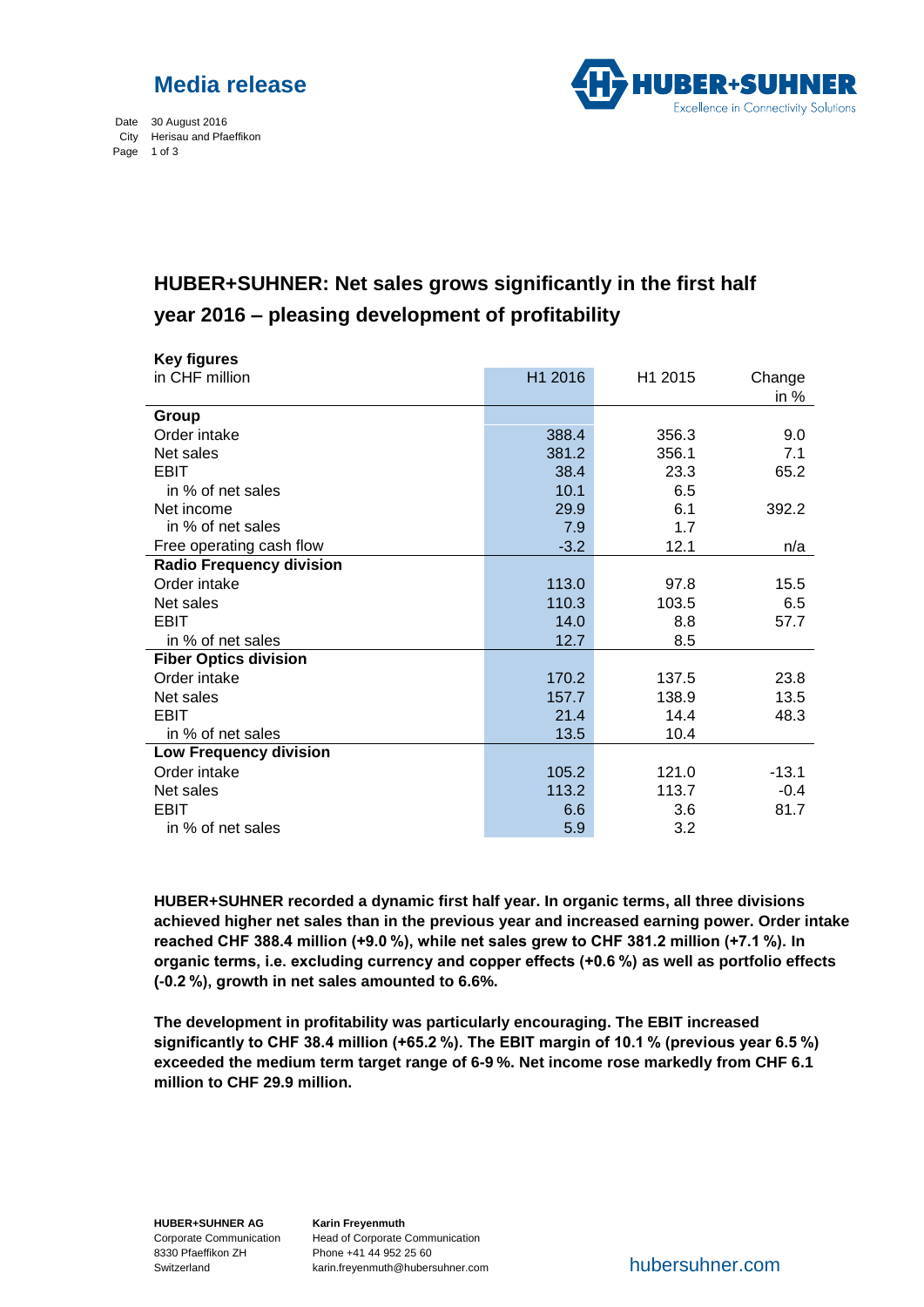# **Media release**

Date 30 August 2016 City Herisau and Pfaeffikon Page 2 of 3



### **Double-digit growth in net sales in Communication, Transportation and Industrial slightly above the previous year's level**

The most important growth stimuli in Communication were generated by sustained success in India, positive development of business with large-scale communications equipment manufacturers and by the Cube Optics business unit. In overall terms, net sales in the Communication market saw double-digit growth (+12.5 %).

Net sales in Transportation were 3.2 % above those recorded in the previous year. Here the slight shortfall in net sales in the railway business was more than offset by attractive growth in the automotive business. Net sales in the industrial high-tech niches remained virtually constant (+0.6 %). Taking into consideration the portfolio effect generated by the sale of the Composites business unit in 2015, net sales in the Industrial market also grew by 2.2 %.

#### **Radio Frequency records double-digit EBIT margin**

The Radio Frequency division returned to a path of growth. Here the most important stimuli were likewise generated by the mobile communication business. In the high-tech niches, Astrolab recorded significant growth and was included in the specifications for various new customer projects in the Aerospace+Defense market segment. Net sales amounted to CHF 110.3 million (+6.5 %); order intake rose by as much as 15.5 % to CHF 113.0 million. The EBIT climbed to CHF 14.0 million (+57.7 %), corresponding to an encouraging EBIT margin of 12.7 %.

#### **Fiber Optics once again sees record figures**

The boom in Fiber Optics continued in the first half year of 2016. The LTE roll-outs continued to develop very positively in various countries. The business volume also increased in Industrial Applications. Cube Optics continued to demonstrate very dynamic growth, especially in the business with transceiver manufacturers.

The acquisition of the Polatis company in June 2016 generates new prospects. The leading technology in the field of optical switches offers great potential in the medium term for more efficient data management in data centers and in telecommunication networks. The Fiber Optics division achieved a further net sales record in the first half year with CHF 157.7 million (+13.5 %). Order intake increased even more markedly with a plus of 23.8 % compared with the previous year and amounted to CHF 170.2 million. Earning power rose significantly with an EBIT of CHF 21.4 million (+48.3 %) and an EBIT margin of 13.5 %.

#### **Low Frequency boosts earning power**

After a difficult previous year, the focus in Low Frequency was clearly on improving profitability. Progress has been considerable: the EBIT increased by 81.7 % to CHF 6.6 million; the EBIT margin reached 5.9 %. Overall, net sales remained stable at CHF 113.2 million (-0.4 %). By contrast, net sales rose by 3.9 %. Compared with the previous year order intake fell by 13.1 % to CHF 105.2 million. In particular, new orders in the field of Transportation in the European region weakened.

#### **Outlook**

HUBER+SUHNER anticipates continued positive development in the second half year of 2016. Despite the seasonal factors, which generally slightly lower the business volume during the second half year, HUBER+SUHNER expects to see growth in net sales compared with 2015 of at least 5 %, provided that the currency situation remains unchanged. The EBIT margin for 2016 as a whole will also probably slightly exceed the medium term target range of 6-9 %.

**HUBER+SUHNER AG** Corporate Communication 8330 Pfaeffikon ZH Switzerland

**Karin Freyenmuth** Head of Corporate Communication Phone +41 44 952 25 60 karin.freyenmuth@hubersuhner.com hubersuhner.com hubersuhner.com